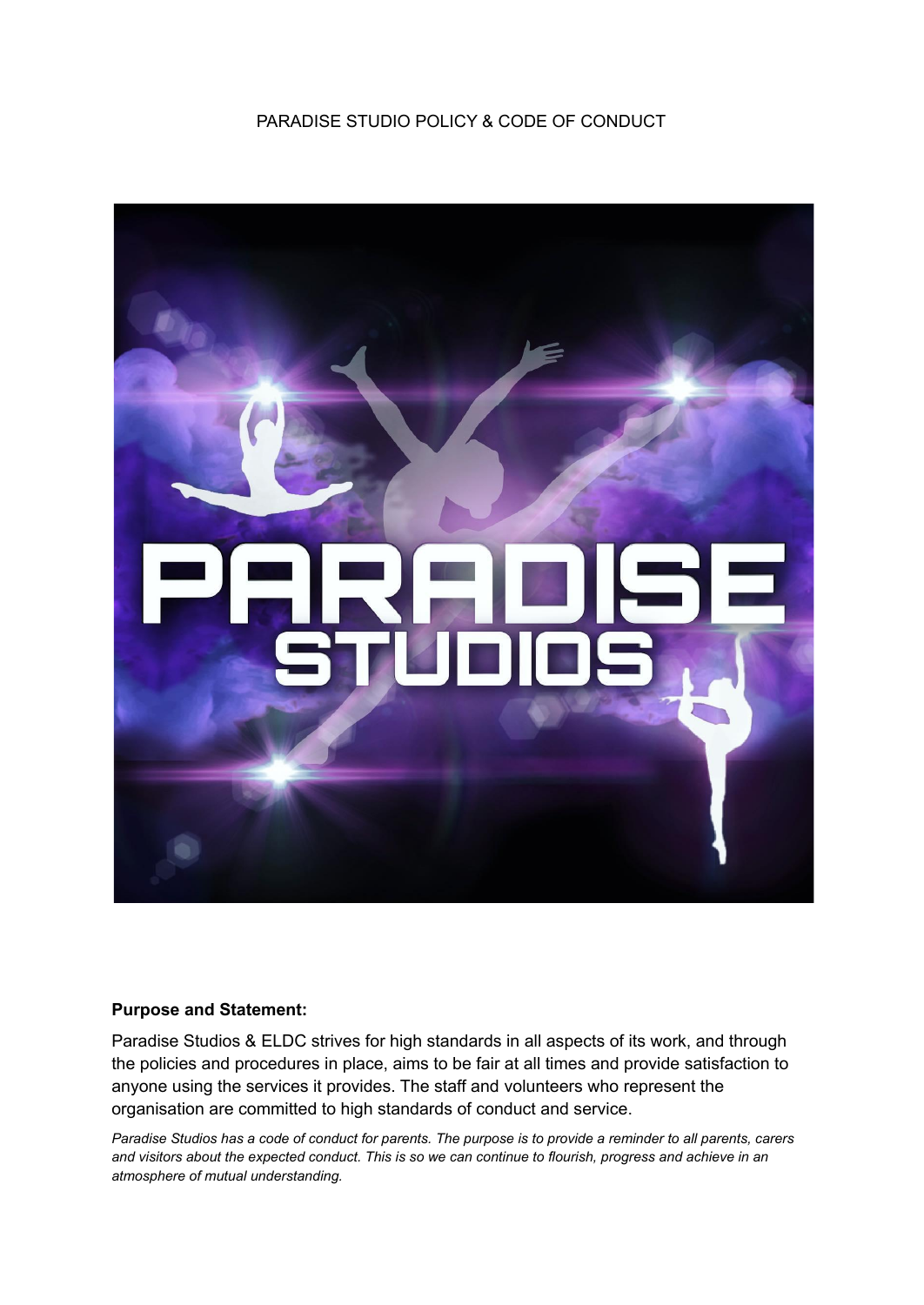# **1. CODE OF CONDUCT FOR PARENTS;**

### **Paradise Studios expects parents and carers to:**

- Respect the caring ethos of the studio & company,
- Understand that parents and tutors need to work together for the benefit of children
- Demonstrate in their own behaviour that all members of the community should be treated with respect
- Seek to clarify a child's version of events with the staff members view in order to bring about a peaceful solution to any issue
- Correct their own child's behaviour, especially where it could lead to conflict
- Approach staff to help resolve issues
- Avoid using staff as threats to admonish children

# **In order to support a peaceful and safe learning environment, Paradise Studios does not tolerate:**

- Disruptive behaviour which interferes or threatens to interfere with the operation of a class, office or other area of grounds
- Loud or offensive language, swearing, cursing or displaying temper
- Threating to do actual bodily harm to a member of staff, visitor, parent/carer or pupil
- Damaging or destroying Paradise Studios property
- Sending abusive or threatening emails, text/voicemail/phone messages or other written communication
- Defamatory, offensive or derogatory comments regarding Paradise Studios, ELDC staff or coaches, or any of the pupils/parents/staff at Paradise Studios on facebook or other social media sites
- The use of physical aggression towards another adult or child. This includes physically punishing your own child on studiol premises
- Chastising someone else's child
- Smoking, or consuming alcohol or drugs whilst on studio property

If any of these behaviours occur, Paradise Studios/ELDC may contact the appropriate authorities and, if necessary, ban the offending adult from entering studio grounds or office.

#### **2. PARADISE AGREEMENT**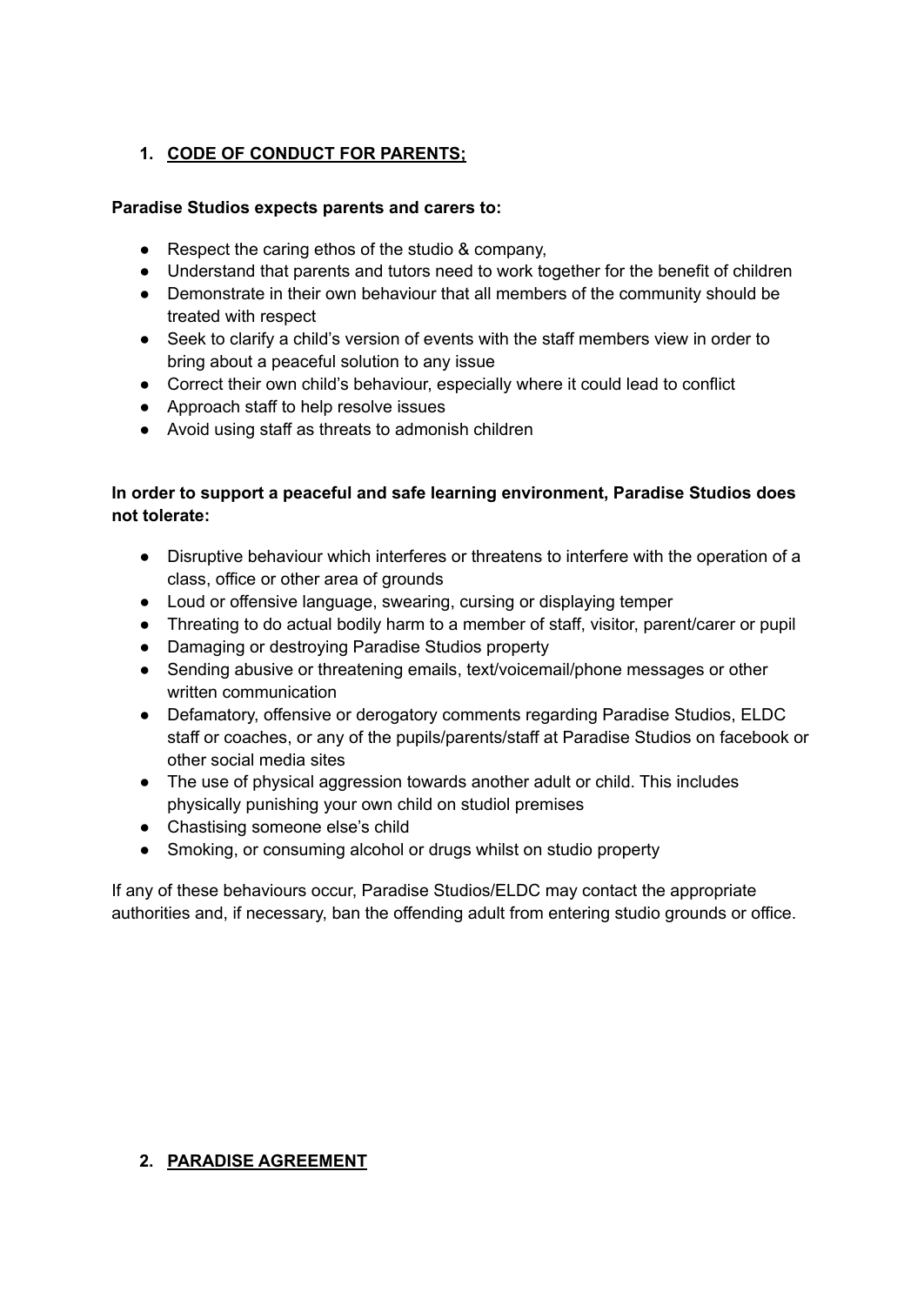- Respect your child's coaches and staff at all times. They are the professionals and have your dancers best interest at heart.
- The principals decision is final regarding costume, grading and any other element surrounding competitions or performances as your child is representing Paradise Studios. Please respect that your principal has your child's best interest at heart.
- All choreography and class work learnt under the instruction of Paradise Studios coaches is owned by Paradise Studios. Permission must be given to display our work at events or on social media.
- Angry dialog, foul language, disrespect, slander and threats will not be tolerated directly or on social media. Parents and/or students who display this type of behavior will immediately be excluded from Paradise Studios. Please remember that these rules are for the safety and comfort of ALL dancers, coaches and staff.
- Parents should positively encourage their dancers to practice and stretch at home when possible. They should also make sure they are familiar with their studio policy.

Monthly Tuition: Via STANDING ORDERS-How to work out your standing order - WEEKLY BILL x 47 / 12 = £SO

Bank account information- REF - <Child's Name>

07829979

### 60-83-71

\*Arrangements can be made for special circumstances, if discussed in advance\*

• Tuition is due on the 1st of each month, for all classes and private lessons in the following month.

• Accounts not paid by the 3rd of the month are subject to a £10 late fee for admin time. Arrangements can be made for special circumstances.

• Students will not be able to take part in any classes if a payment has been missed, until the balance has been cleared in full.

• Monthly tuition payments are non-refundable. You are not financially committed to the entire year, but once the tuition is paid, it cannot be returned or credited to another month.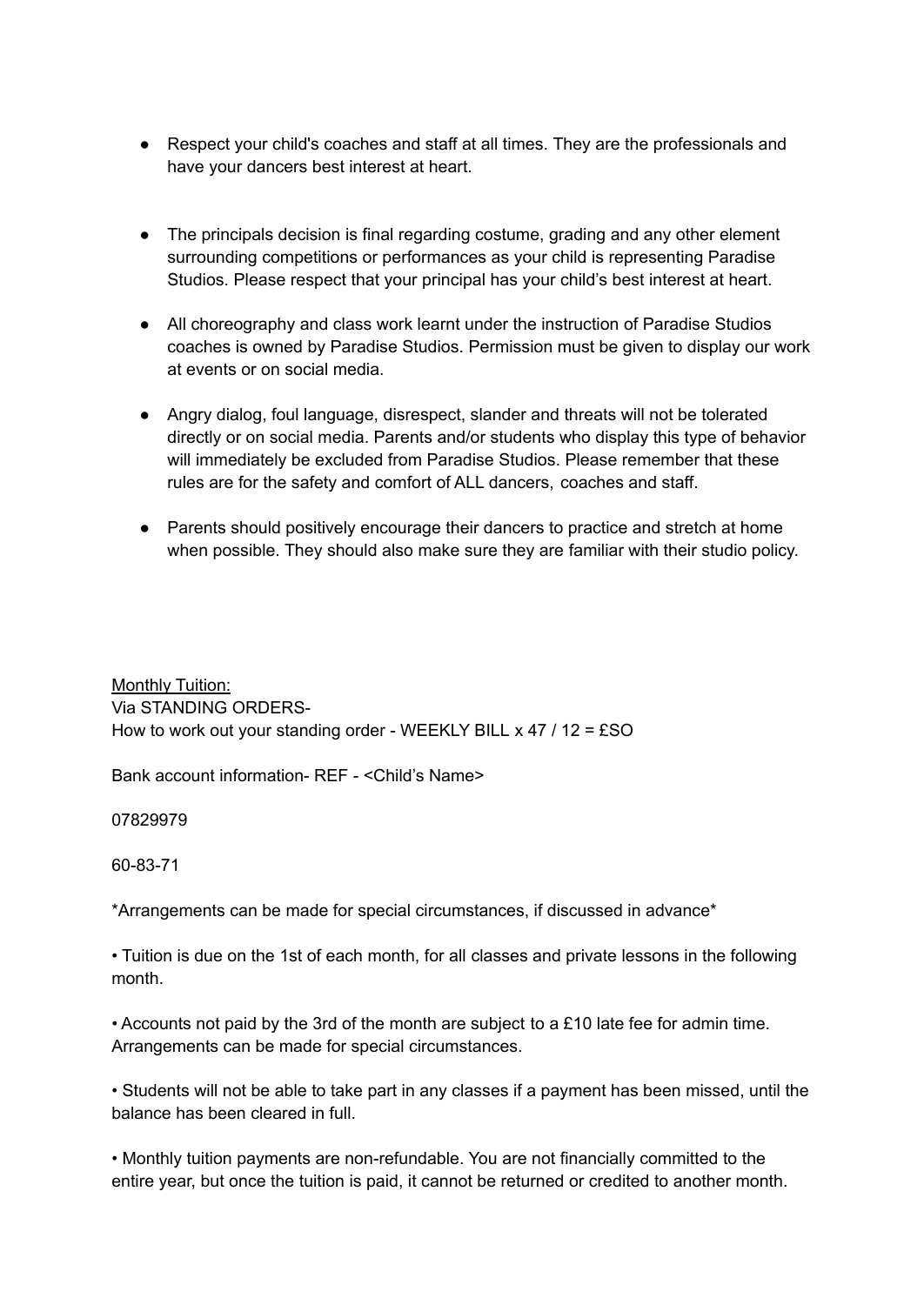Make up sessions are encouraged to dancers who have missed their prepaid tuition, please notify the office to reserve a place in a make up session.

• Each dancer is entitled to five weeks unpaid/grace period per year, (as per the working out of standing orders being multiplied by 47 weeks). One of these weeks are Christmas break. Notice has to be given for the extra weeks. Studio closures (including short studio breaks, coach training, dance festivals, etc) will also be included in the five week grace period.

#### Attendance Policy:

• As with any program, steady attendance is a requirement for success. Failure to meet such requirements can lead to dismissal from the competitive squad or adjustment in level.

• Guardians are responsible for communicating absences to the dance studio office or member of staff/coach directly.

• Any student that misses 3 consecutive weeks or more may be required to forfeit their class space. Special circumstances will be taken into consideration.

Schedule Changes or Dropping Classes:

• The office must be notified prior to changing a class, or when discontinuing a class.

• No tuition can be refunded when dropping a class.

### **3. STUDIO RULES FOR PARENTS;**

#### Addressing Issues:

As humans, we do make mistakes. We welcome you as parents to bring those to our attention, However, this must NEVER be done whilst class is in session. We do ask that you use discretion as you address them with us. If issues concern other parents, children or staff, please do not address this issue at the studio under any circumstances, you must make a private appointment to address such issues with the director. We ask that any conversations that are sensitive and private in matter be held in private and are addressed to the director. Please try to resolve issues independently or make an appointment with the director to resolve the situation. Angry dialog, foul language and physical threats will not be tolerated. Parents and/or students who display this type of behavior will be dismissed from Paradise Studios/ELDC immediately and indefinitely. Less serious matters may result in a formal warning via email, essentially a first strike. Disrespect, slander and defamation of character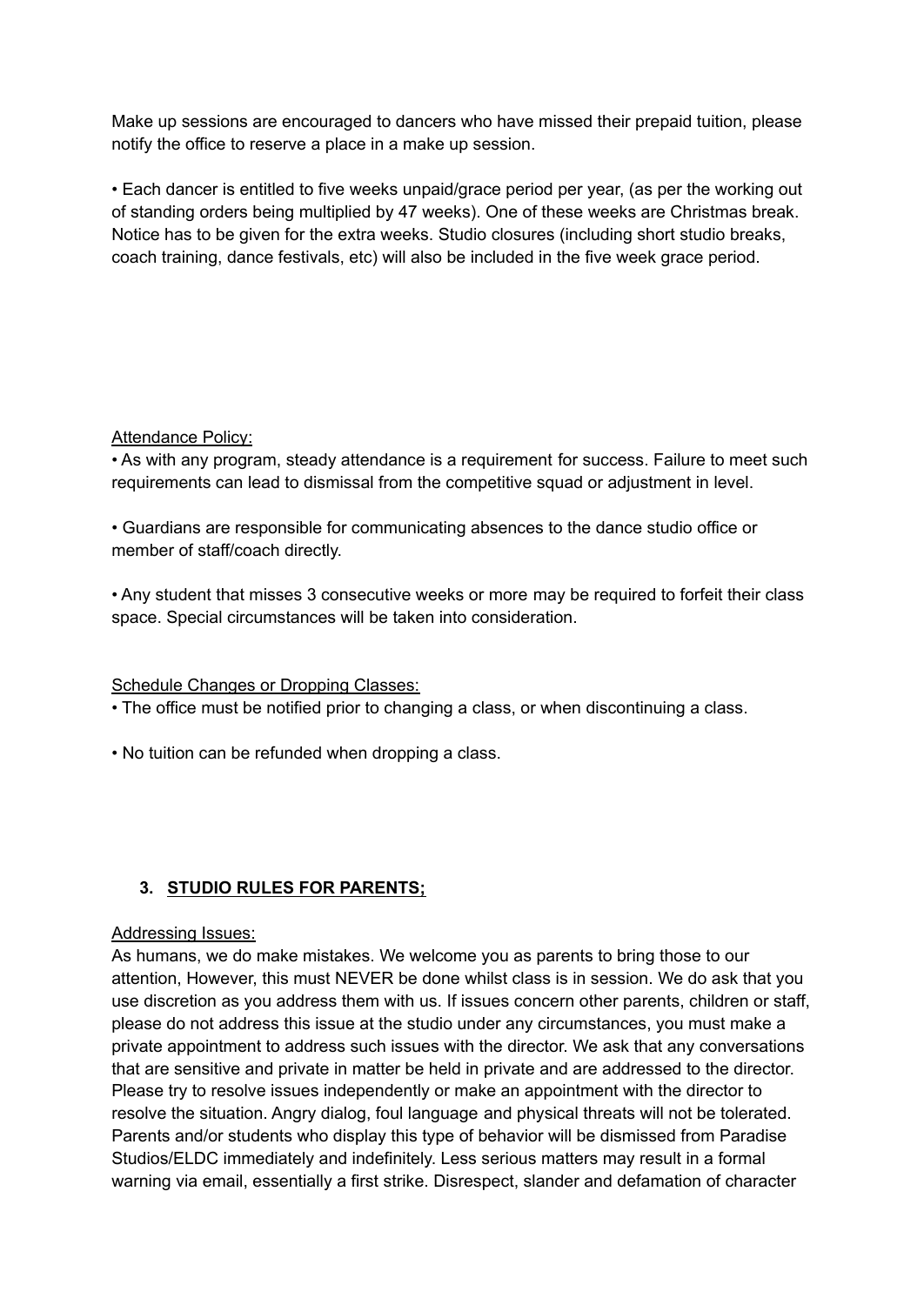will not be tolerated directly or on social media. Please remember that these rules are for the safety and comfort of ALL dancers and staff.

• In order to maintain the comfort, privacy, and productivity of our students, our studio policy is that no videos or photos can be taken by observers during classes or lessons.

• Help keep your studio clean and tidy. Please take all litter home with you.

• No gossip, obscene language or inappropriate conversations are tolerated by either parents or dancers.

• No spectators for dancers over the age of 5 in classes or lessons unless asked.

• Angry dialog, foul language and physical threats will not be tolerated. Parents and/or students who display this type of behavior may be dismissed from the studio. Please remember that these rules are for the safety and comfort of ALL dancers.

● Disrespect, slander and defamation of character that may harm the studio will not be tolerated directly or on social media, warnings and exclusions will apply depending on the severity.

### **4. PARADISE AGREEMENT FOR DANCERS;**

- Respect your coaches, peers and dance home at all times.
- No gossip, obscene language or inappropriate conversations are tolerated during class or around the studio.
- Bullying and unkind behaviour will result in a formal warning or possibly immediate exclusion.
- Paradise members should aim to represent their company with the upmost respect and professionalism at all times.
- Dancers should never let themselves out of the dance complex unsupervised when they're supposed to be in class, unless for an emergency, this will result in a formal warning.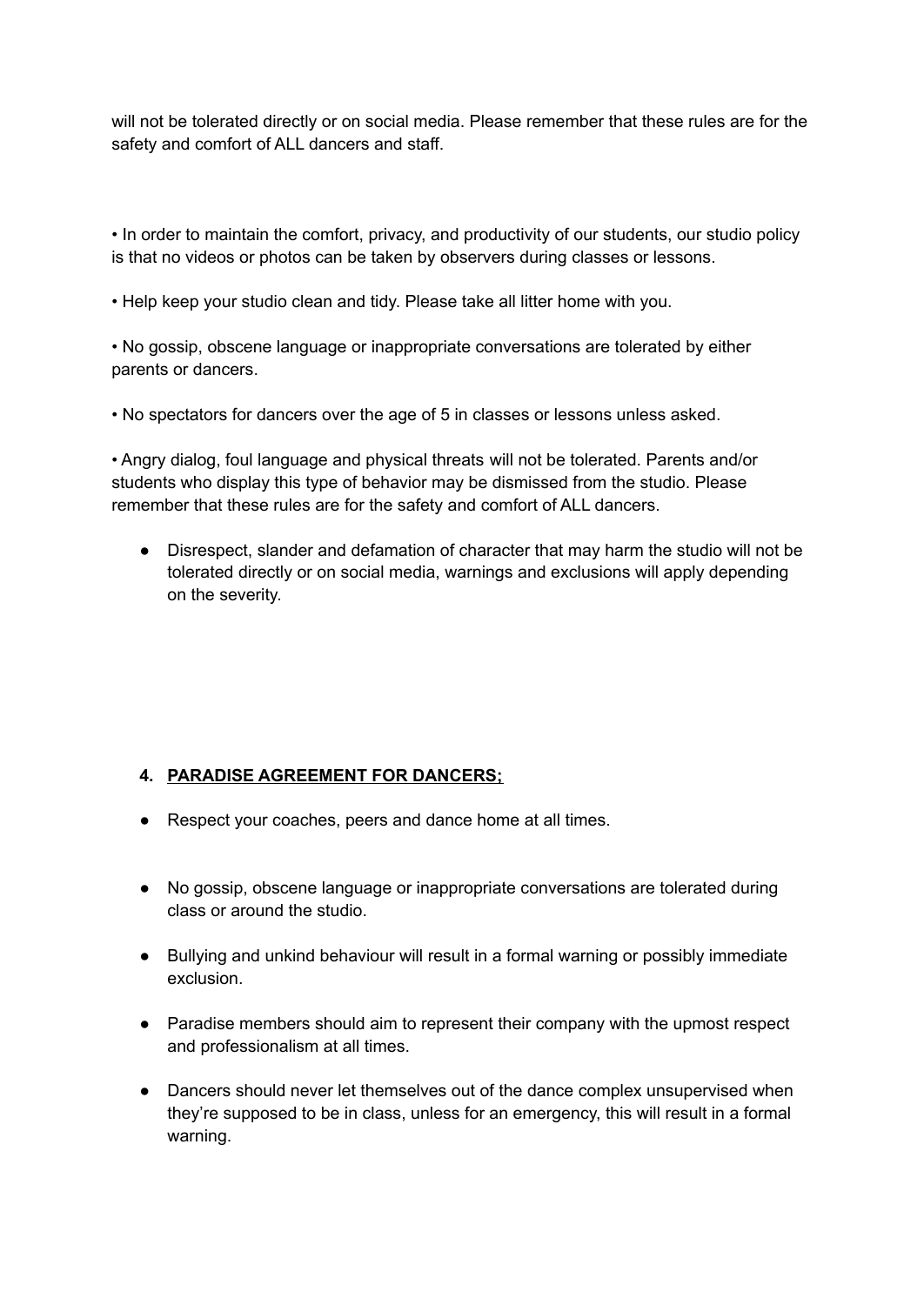• Dancers should always be prepared for class and learning opportunities in the class. It is encouraged they always carry a notepad and pen, extra hair ties, spare dance attire should anything become unwearable for any reason, toiletries for personal hygiene and of course proper uniform and equipment for the classes.

### . Punctuality:

Promptness is extremely important. Dancers need adequate time in order to be physically and mentally prepared for the demands of the dance class. It is recommended that students arrive 5-10 minutes early in order to get a drink, go to the bathroom, get warmed up and be prepared in the right attire. Students who arrive more than 10 minutes late for class may be asked to observe class, or take time out of class to warm themselves up adequately.

# **5. CODE OF CONDUCT FOR DANCERS;**

#### **Expectations:**

We believe that good behaviour is essential to enable all our pupils to achieve their full potential. Good behaviour promotes effective learning; effective teaching and learning promotes good behaviour.

No student will be allowed to behave in a manner which adversely affects the learning opportunities of others.

We believe it is important for children to be aware of their behaviour and its impact on others. Pupils need to take responsibility for their behaviour and be actively involved in finding solutions.

The school has a set of golden rules of behaviour which are aimed at promoting respect, honesty and good relationships, so that people can work together in a supportive atmosphere with the common purpose of helping everyone to learn, to be creative, to grow emotionally and physically and to be happy.

| Do be gentle           | Do not hurt anyone                        |  |
|------------------------|-------------------------------------------|--|
| Do be kind and helpful | Do not hurt people's feelings             |  |
| Do work hard           | Do not waste your and other people's time |  |
| Do look after property | Do not waste or damage things             |  |
| Do listen to people    | Do not interrupt                          |  |
| Do be honest           | Do not cover up the truth                 |  |

Paradise Studios expects every member of the school community to behave in a considerate way towards others. Praise is key to nurturing motivated, engaged children who make good choices and consequently build positive relationships. Throughout school, we aim to 'catch' good behaviour.

Children are encouraged to make good choices at all times. They will be supported to:

• follow the golden rules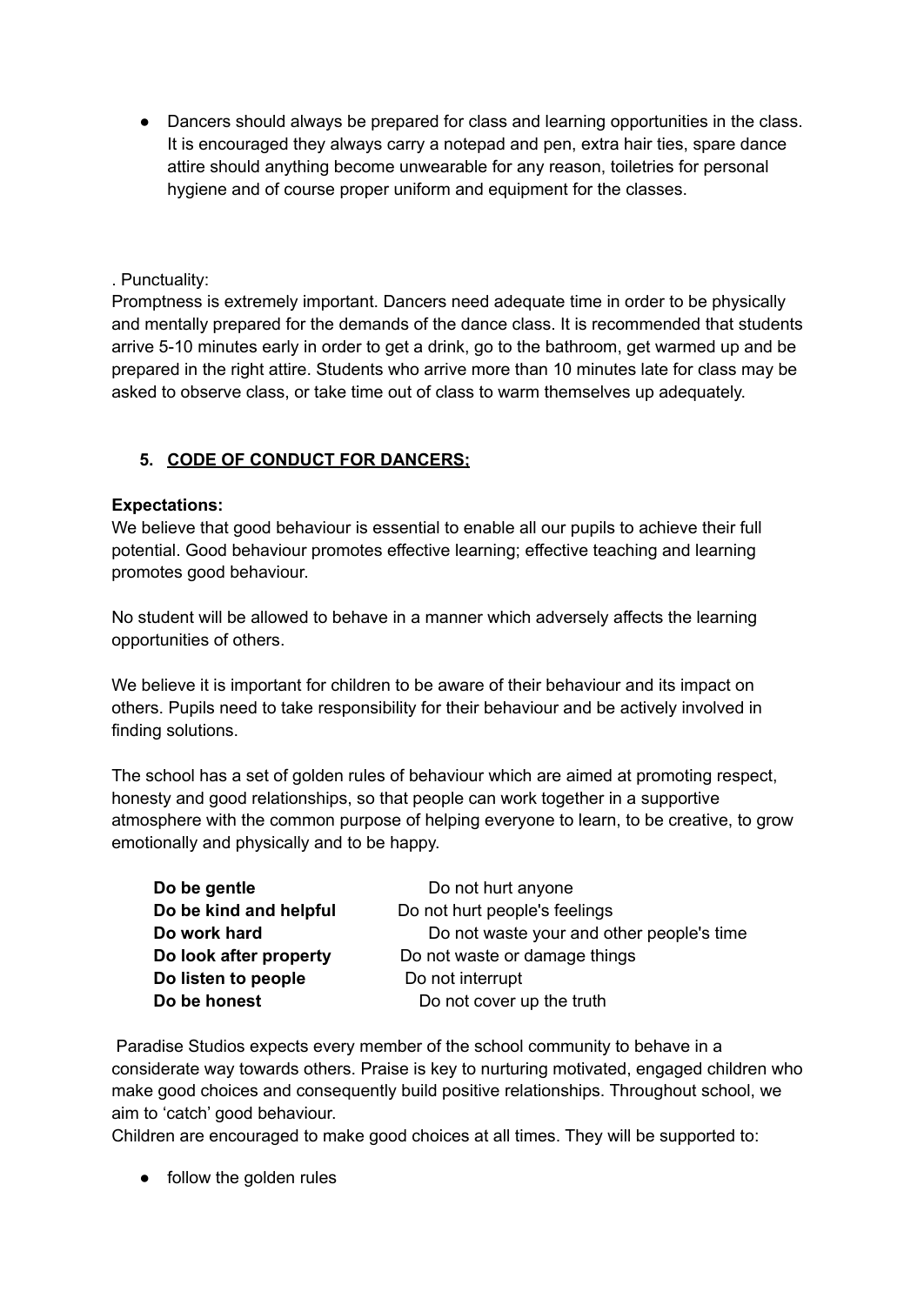- understand what good behaviour means
- be aware of their behaviour and its' impact on others
- take responsibility for their actions
- learn to care for themselves and each other

For age 13 and up:

• The use of alcohol and/or drugs is strictly forbidden. Immediate exclusion will be applied. • As an older dancer and role model, inappropriate conversations or negative discussions are not allowed in front of younger dancers. Disciplinary action will be taken.

#### 6. **Bullying/Violence:**

Paradise Studios has a zero-tolerance bullying and violence policy. Students who bully other members of the ELDC & Paradise Studios community and/or use physical violence will have their membership revoked and they will be asked to leave.

Bullying is unacceptable behaviour used by an individual or group, usually repeated over time, that intentionally hurts another individual or group either physically or emotionally.

Bullying can be:

- Emotional being unfriendly, excluding, tormenting (e.g. hiding property, threatening gestures)
- Physical pushing, kicking, biting, hitting, punching or any use of violence
- Racial racial taunts, graffiti, gestures etc.
- Homophobic because of, or focussing on the issue of sexuality
- Sexual unwanted physical contact or sexually abusive comments
- Verbal name-calling, sarcasm, spreading rumours, teasing etc.
- Cyber All areas of internet, such as email and internet chat, Twitter, Facebook misuse etc. Mobile threats by text messaging and calls, Misuse of associated technology, i.e. camera and video facilities, Ipad, games consoles etc.

Bullying can take place in the studio, waiting room, toilets, to and from Paradise Studios, on trips and cyberspace. It can take place in group activities and between families in the local community.

Students must not hesitate to report bullying to any adult on site. Volunteers and staff will help any student/family who are the victim of any of these behaviours. Staff will investigate any allegation of bullying, which may result in any perpetrator being asked to leave.

Staff remain vigilant about bullying behaviours and approach this in the same way as any other category of Child Abuse; that is, do not wait to be told before you raise concerns or deal directly with the matter. Children may not be aware that they are being bullied; because